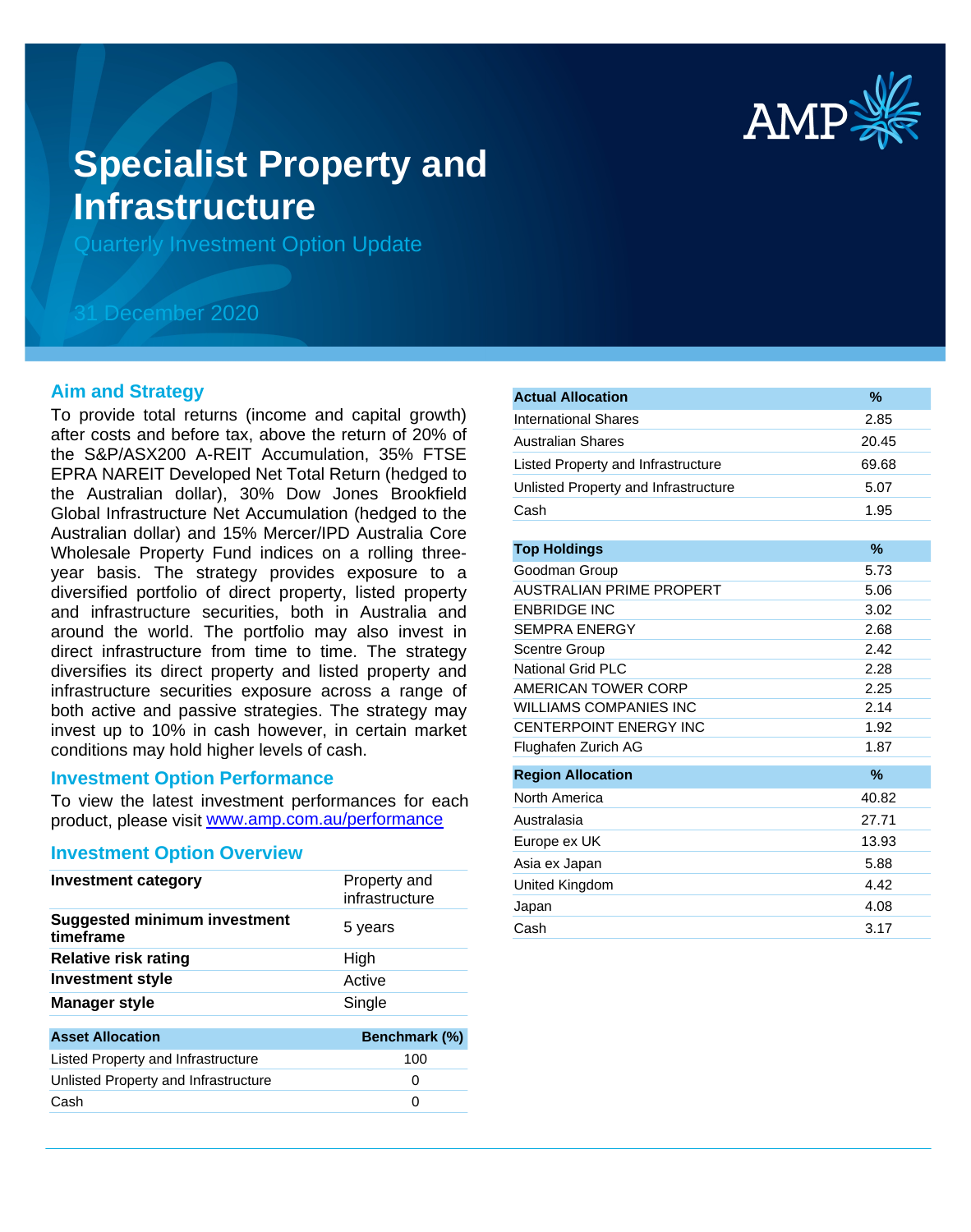### **Fund Performance**

The Specialist Property and Infrastructure Fund continued to build on recent gains, to produce a strong absolute return in the December quarter, in line with the benchmark. The best performing underlying allocation in absolute terms was again the AMP Capital Australian Listed Property Fund, which returned 13.27% for the period. The allocation to the AMP Global Listed Property Fund also continued to perform strongly, returning 8.80%, while the allocation to the AMP Capital Global Listed Infrastructure Fund returned 7.42% for the period. The Australian Prime Property Fund allocation meanwhile was negative over the quarter, returning -0.81%, amid some continued market weakness in the retail segment.

#### **Market Review**

Global listed real estate markets generally rose strongly during the December quarter, with the FTSE EPRA/NAREIT Developed Net Index (Hedged AUD) returning 10.63%. After falling earlier in the period amid ongoing concerns around the impacts of COVID-19 and the upcoming US presidential election, markets were buoyed by positive vaccine news during November which saw 'risk on' sentiment pervade markets. Mostly stable economic data and renewed progress towards additional fiscal stimulus in the US was also supportive. However, volatility increased later in the period as the continued increase of COVID-19 cases, coupled with the emergence of a more infectious virus strain in the UK, saw further lockdowns imposed in many countries. US 10-year treasury yields were up 0.23% to 0.92% over the period.

The Australian listed real estate market also rose strongly in the December quarter, with the S&P/ASX 200 A-REIT index finishing up by 13.30% on a total return basis. Markets initially rallied as the government announced extensive fiscal stimulus in the Federal Budget and received further monetary policy support in November when the Reserve Bank of Australia (RBA) lowered its target cash rate by 0.15% to 0.10% and announced its intention to purchase bonds, among other measures. Listed real estate was also buoyed by COVID-19 vaccine optimism and stronger than expected economic data, with the real estate segments such as retail that were most impacted earlier in the year by lockdowns and other containment measures rallying sharply, especially those with assets in Victoria. However, the ongoing impacts of the pandemic saw the market pull back towards quarter-end, when a COVID-19 outbreak in Sydney led to a lockdown of the affected region and the reclosure of state borders.

Global infrastructure markets also rose over the quarter, though underperformed broader globally equities as investors favoured more high growth areas during the period. The quarter saw some closure and improved visibility on issues that had been weighing on the market for most of 2020. Despite further COVID-19 waves, breakouts and new strains, tangible plans for vaccine rollouts in 2021 showed an improved path to normalcy. The UK and Europe finally agreed on a Brexit deal, although there remains some uncertainty on financial services provisions. Globally low interest rates remained a positive for long-life asset class like infrastructure and our expectation is that central banks will maintain accommodative stances well into the future.

#### **Outlook**

Global listed real estate markets will likely continue to be subject to near-term volatility, which is affecting all risk assets, due to the impact of the extensive COVID-19 containment measures on economic activity globally. Nevertheless, we believe that looking through this period, to a world of maximum vaccination and a slow return to normality, presents some good opportunities in certain areas. Retail meanwhile is expected to remain challenged and see further store closures, especially companies in peripheral locations with commoditised market propositions. Growth in online shopping, connectivity and data usage are likely to provide opportunities in logistics and data centres through the business cycle.

For global listed infrastructure as an asset class we continue to see the potential for future outperformance as investors seek quality defensive assets that provide sustainable yield profiles in the current low interest rate environment. The investment team continues to rely on its investment process, focussing on the long-term cash flow generation of core infrastructure assets, which we firmly believe is the best way to value these companies. Whilst we are closely monitoring current developments, we will continue to look to take advantage of opportunities as they emerge with a long-term investment horizon.